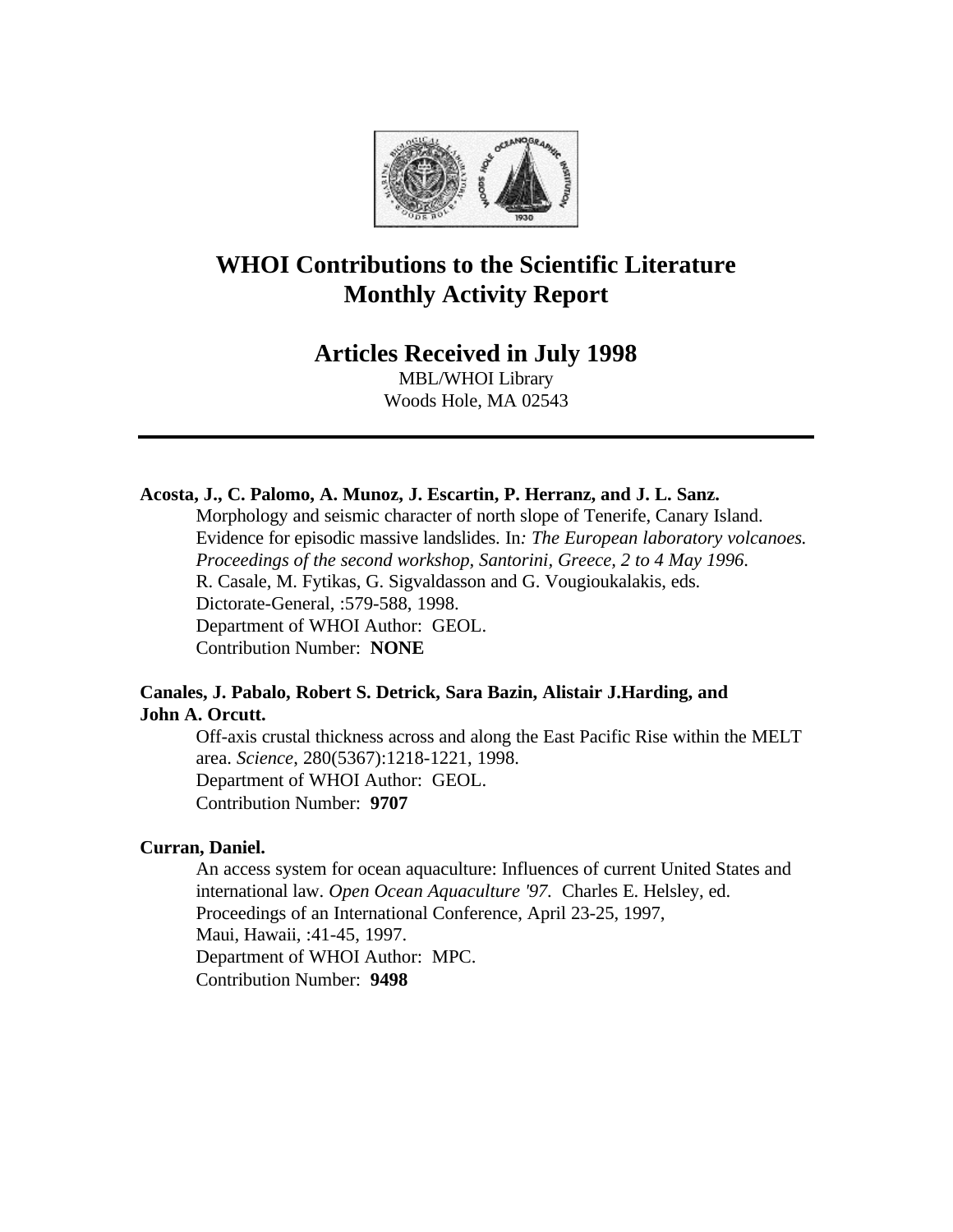## **Edson, J. B. and C. W. Fairall.**

Similarity relationships in the marine atmospheric surface layer for terms in the TKE and scalar variance budgets. *J.Atmos.Sci.*, 55:2311-2328, 1998. Department of WHOI Author: AOPE. Contribution Number: **9316**

**Forsyth, D. W., D. S. Scheirer, S. C. Webb, L. M. Dorman, J. A. Orcutt, J. Harding, D. K. Blackman, J. Phipps Morgan, R. S. Detrick, Y. Shen, C. J. Wolfe, J. P.**

**Canales, D. R. Toomey, A. F. Sheehan, S. C. Solomon, and W. S. D. Wilcock.** Imaging the deep seismic structure beneath a mid-ocean ridge: The MELT experiment. *Science*, 280(5367):1215-1218, 1998. Department of WHOI Author: GEOL. Contribution Number: **NONE**

## **Forsyth, Donald W., Spahr C. Webb, LeRoy M. Dorman, and Yang Shen.**

Phase velocities of Rayleigh waves in the MELT experiment on the East Pacific Rise. *Science*, 280(5367):1235-1238, 1998. Department of WHOI Author: GEOL.

Contribution Number: **NONE**

**Fratantoni, David M., Rainer J. Zantopp, William E. Johns, and Jerry L. Miller.** Updated bathymetry of the Anegada-Jungfern Passage complex and implications for Atlantic inflow to the abyssal Caribbean Sea. *J.Mar.Res.*, 55:847-860, 1997. Department of WHOI Author: PO. Contribution Number: **9414**

#### **Hassler, Deborah R. and Nobumichi Shimizu.**

Osmium isotopic evidence for ancient subcontinental lithospheric mantle beneath the Kerguelen Islands, Southern Indian Ocean. *Science*, 280:418-421, 1998. Department of WHOI Author: GEOL. Contribution Number: **NONE**

## **Huang, Rui Xin and Bo Qiu.**

The structure of the wind-driven circulation in the subtropical South Pacific ocean. *J.Phys.Oceanogr.*, 28:1173-1186, 1998. Department of WHOI Author: PO.

Contribution Number: **9416**

#### **Jenkins, W. J.**

Studying thermocline ventilation and circulation using tritium and 3He. *J.Geophys.Res.*, 103(C8):15817-15831, 1998. Department of WHOI Author: MCG. Contribution Number: **9274**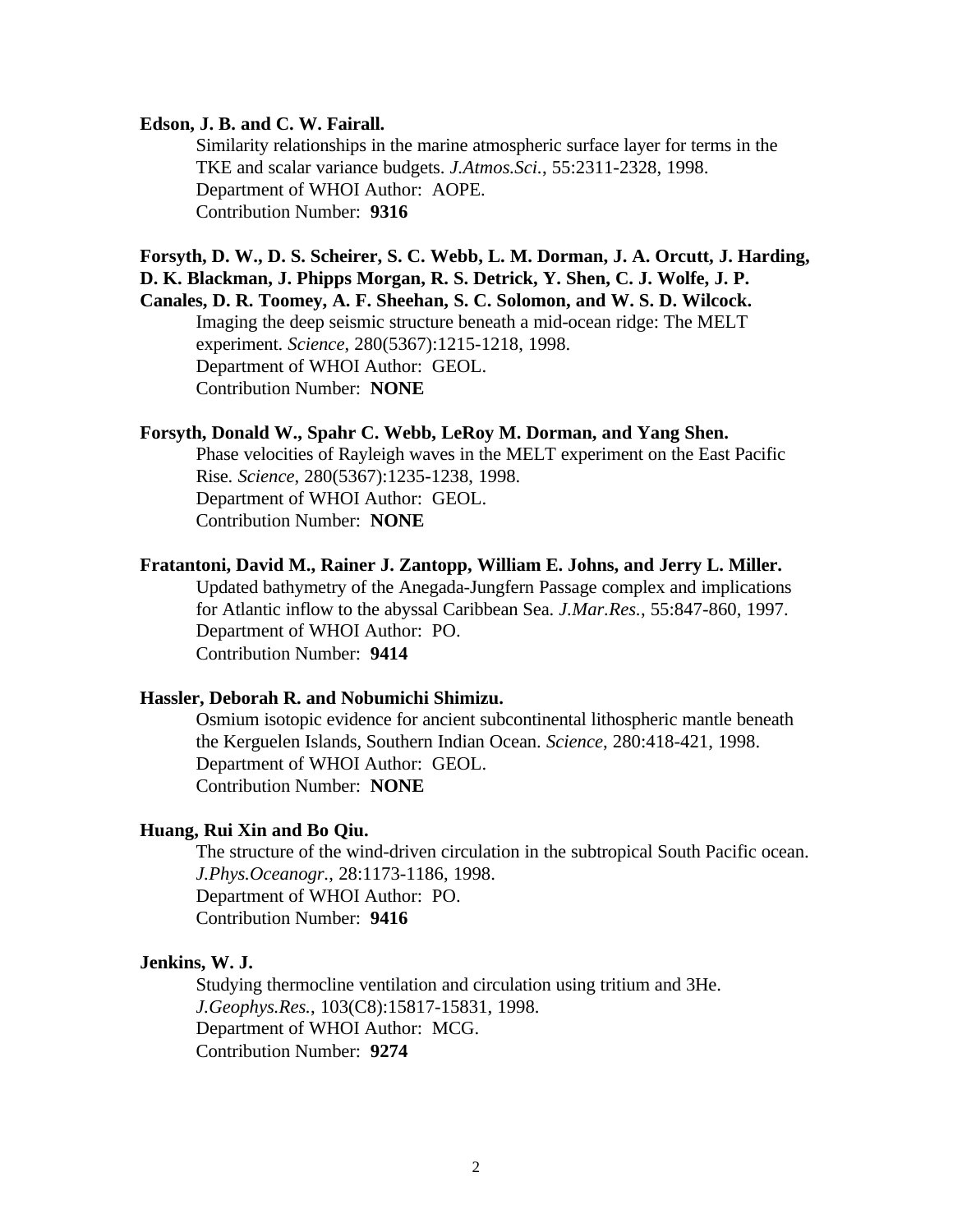## **Kite-Powell, Hauke L.**

New England's Marine Economy. *Connection*, 8(1):41-43, 1998. Department of WHOI Author: MPC. Contribution Number: **NONE**

## **Lynch, James F., James D. Irish, Thomas F. Gross, Patricia L. Wiberg, Arthur E. Newhall, Peter a. Traykovski, and Joseph D. Warren.**

Acoustic measurements of the spatial and temporal structure of the near-bottom boundary layer in the 1990-1991 STRESS experiment. *Cont.Shelf Res.*, 17(10):1271-1295, 1997. Department of WHOI Author: AOPE. Contribution Number: **8810**

## **Marchitto, Thomas M., William B. Curry, and Delia W. Oppo.**

Millennial-scale changes in North Atlantic circulation since the last glaciation. *Nature*, 393:557-561, 1998. Department of WHOI Author: GEOL. Contribution Number: **9520**

## **Raymo, M. E., K. Ganley, S. Carter, D. W. Oppo, J. McManus.**

Millennial-scale climate instability during the early Pleistocene epoch. *Nature*, 392:699-702, 1998. Department of WHOI Author: GEOL. Contribution Number: **NONE**

## **Sayles, F. L.**

The history and source of particulate  $137Cs$  and  $239,240Pu$  deposition in sediments of the Ob River Delta, Siberia. *Sci.Total Environ.*, 202(1-3):25-41, 1997. Department of WHOI Author: MCG. Contribution Number: **9307**

#### **Schudlich, Rebecca R. and James F. Price.**

Observations of seasonal variation in the Ekman layer. *J.Phys.Oceanogr.*, 28:1187-1204, 1998. Department of WHOI Author: GEOL. Contribution Number: **NONE**

## **Shen, Yang, Anne F. Sheehan, Kenneth G. Dueker, Catherine de Groot-Hedlin, and Hersh Gilbert.**

Mantle discontinuity structure beneath the southern East Pacific Rise from P-to-S converted phases. *Science*, 280(5367):1232-1235, 1998. Department of WHOI Author: GEOL. Contribution Number: **NONE**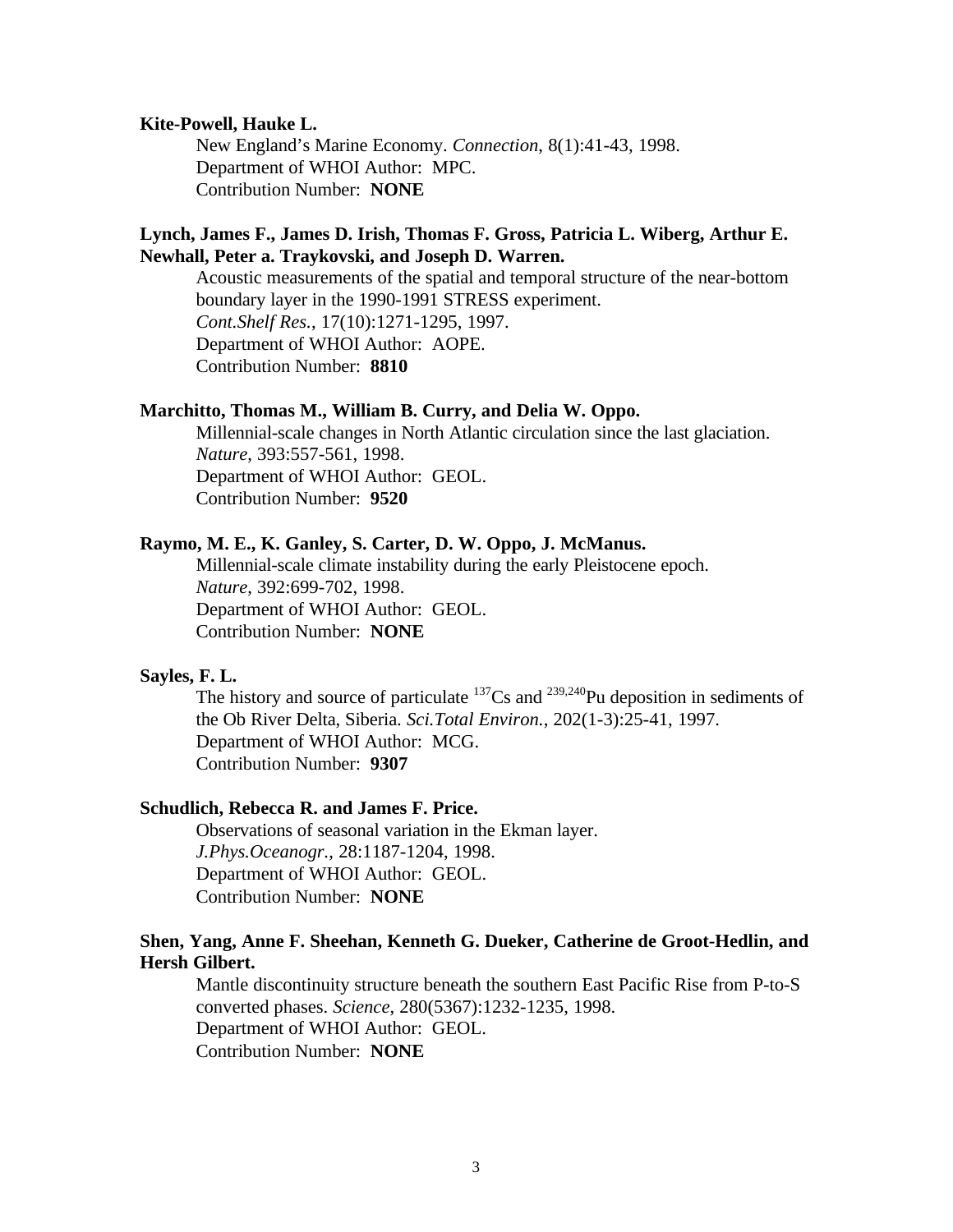## **Shimizu, N., N. V. Sobolev, and E. S. Yefimova.**

Chemical heterogeneities of inclusion garnets and juvenile character of peridotitic diamonds from Siberia. *Geol.Geofiz.*, 38(2):356-372, 1997. Department of WHOI Author: GEOL. Contribution Number: **NONE**

## **Shimizu, Nobumichi.**

The geochemistry of olivine-hosted melt inclusions in a FAMOUS basalt ALV519-4-1. *Phys.Earth Planet.Inter.*, 107:183-201, 1998. Department of WHOI Author: GEOL. Contribution Number: **NONE**

#### **Solow, Andrew R.**

On fitting a population model in the presence of observation error. *Ecology*, 79(4):1463-1466, 1998. Department of WHOI Author: MPC. Contribution Number: **NONE**

## **Suhr, G., H. A. Seck, N. Shimizu, D. Gunther, and G. Jenner.**

Infiltration of refractory melts into the lowermost oceanic crust: Evidence from dunite- and gabbro-hosted clinopyroxenes in the Bay of Islands ophiolite. *Contrib.Mineral.Petrol.*, 131:136-154, 1998. Department of WHOI Author: GEOL. Contribution Number: **NONE**

## **Wolfe, Cecily J. and Sean C. Solomon.**

Shear-wave splitting and implications for mantle flow beneath the MELT region of the East Pacific Rise. *Science*, 280(5367):1230-1232, 1998. Department of WHOI Author: GEOL. Contribution Number: **9711**

#### **Wolfe, Cecily J. and Frank L. Vernon, III.**

Shear-wave splitting at central Tien Shan: Evidence for rapid variation of anisotropic patterns. *Geophys.Res.Lett.*, 25(8):1217-1220, 1998. Department of WHOI Author: GEOL. Contribution Number: **NONE**

## **Wolfe, Cecily J. and Paul G. Silver.**

Correction to ''Seismic anisotropy of oceanic upper mantle: Shear wave splitting methodologies and observations.'' *J.Geophys.Res.*, 103(B2):2791, 1998. Department of WHOI Author: GEOL. Contribution Number: **NONE**